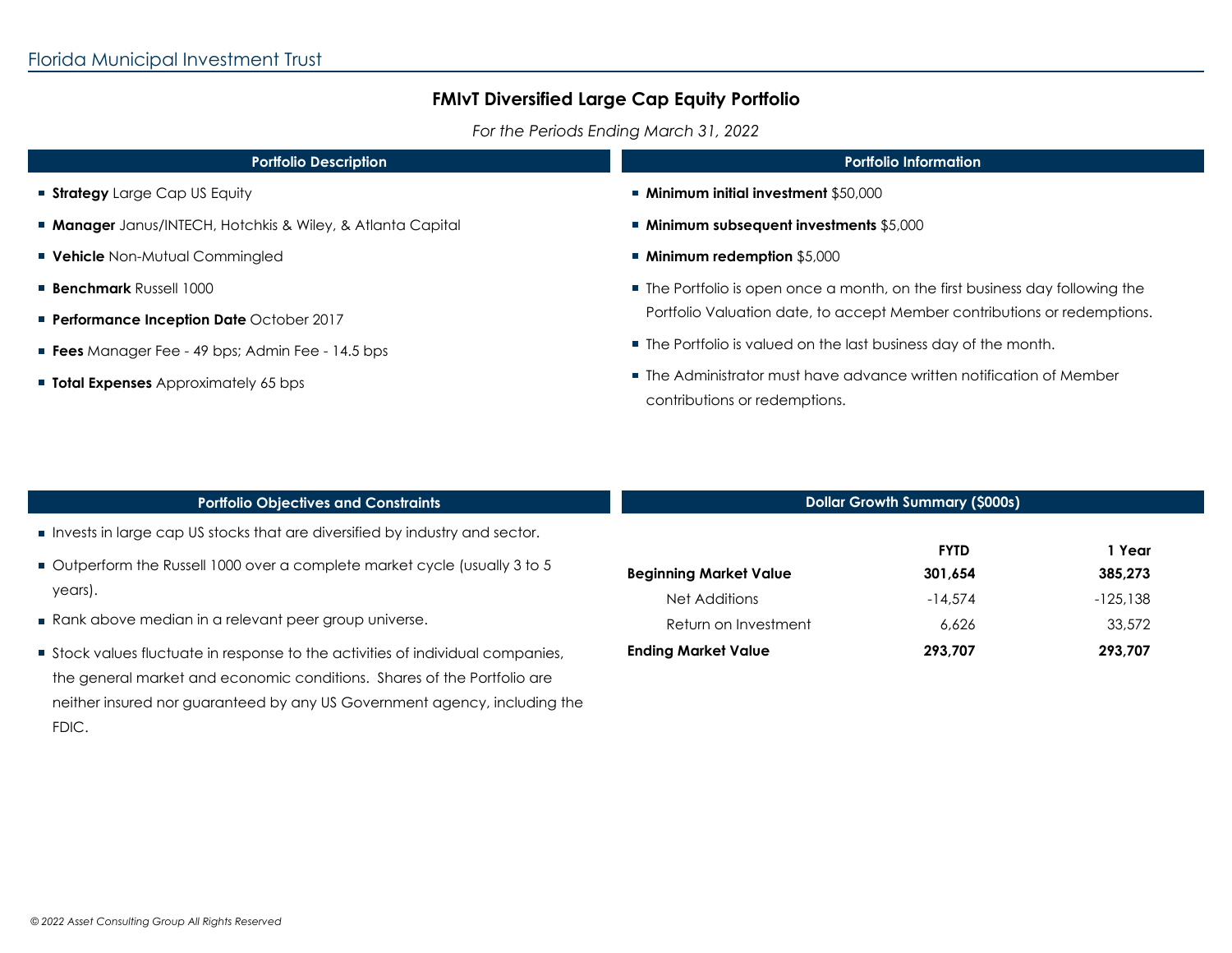*For the Periods Ending March 31, 2022*



Diversified LCE Russell 1000

### **Dollar Growth Summary (\$000s)**

|                               | <b>FYTD</b> | 1 Year     |
|-------------------------------|-------------|------------|
| <b>Beginning Market Value</b> | 301.654     | 385,273    |
| Net Additions                 | $-14.574$   | $-125.138$ |
| Return on Investment          | 6.626       | 33,572     |
| <b>Ending Market Value</b>    | 293.707     | 293,707    |

#### **Sector Allocation**



 *© 2022 Asset Consulting Group All Rights Reserved*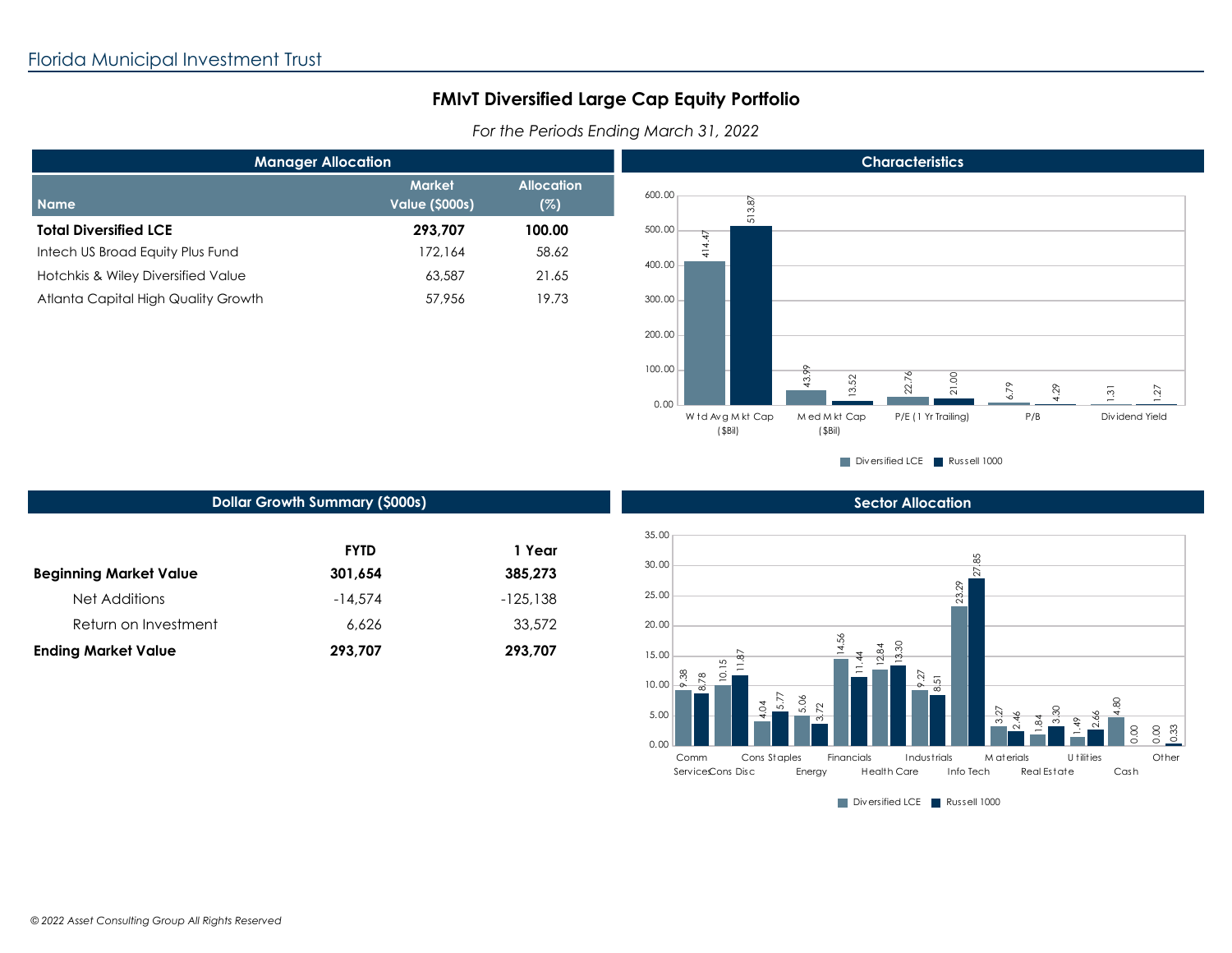*For the Periods Ending March 31, 2022*



*The rankings represent the portfolio's returns versus a peer universe. The rankings are on a scale of 1 to 100 with 1 being the best.*